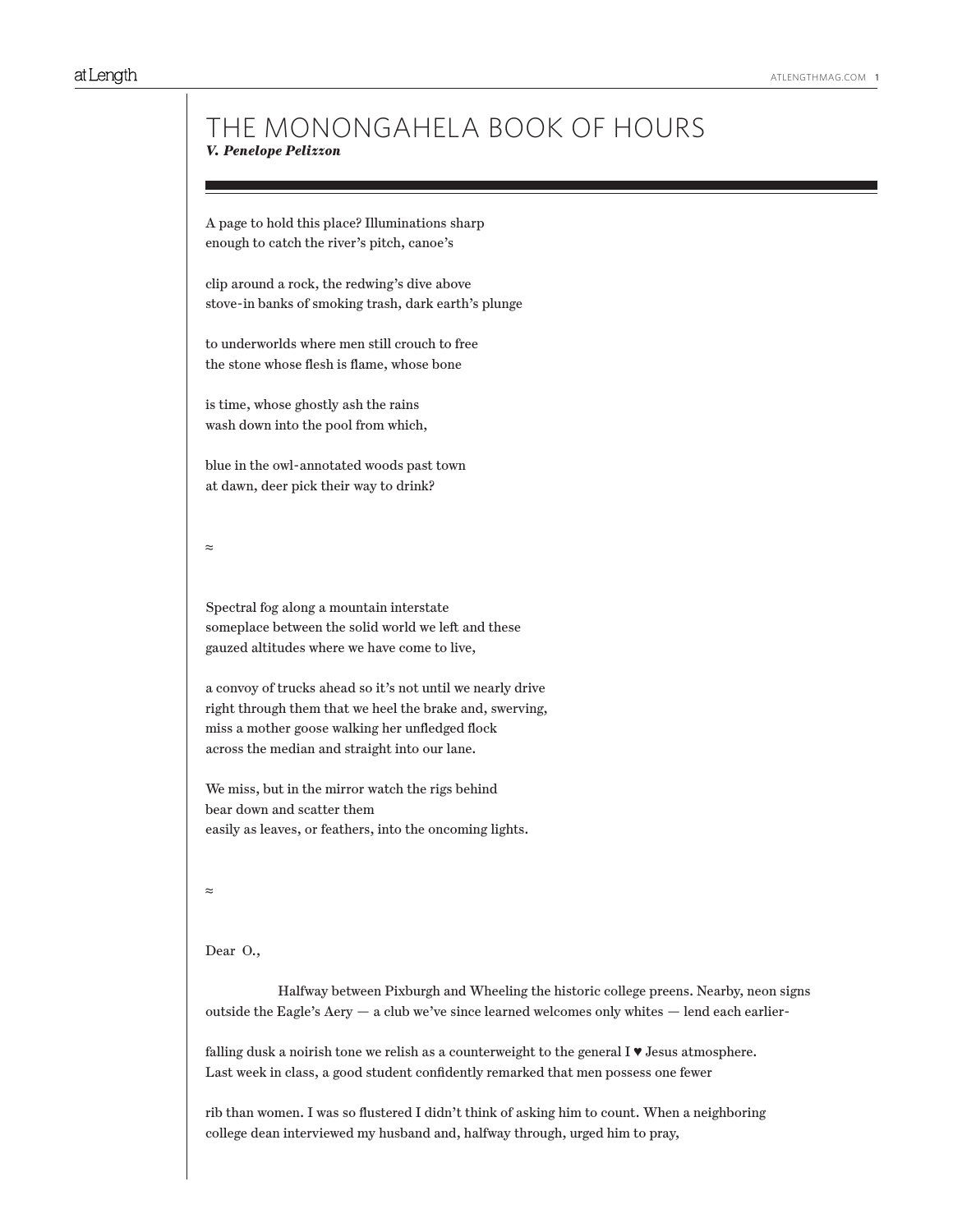Tony deflected by quoting Donne. He got the job anyway, but sneaks on and off campus, truant-like, afraid of invitations to kneel. The only imaginably gay man we've met is closeted, or rather, chiffarobed. He runs the one cafe, mixing arsenic-and-old-lace décor with blasts of urban hip, his hyper-foamed, syrup-sweetened lattés oozing on the doilied counter. We've rented an old tycoon's Victorian, built during the boom in glass. The walls are bird's eye maple. Even in winter we have to squint through a blind of trees to see the poorer streets. ≈ Small towns in mining country, everyone seems a little off somehow, the damage often clear but slight: missing fingers, a limp. In others, deeper harm emerges through a slack mouth or gaze trained on sights beyond. Christian fellowship is advertised, though churches outnumber visible occupants. When we park and walk through, the few stare like we came from the moon and our own oddness quivers up coldly magnetized, the way iron oxide threaded through a rock will make a compass needle shake. ≈ Dog walk. Ahead the path grows over, lightly breeze-blown, margins illuminated by the trembling hand of a novice monk. Mining kills the water, yet horror vacui drives nature still, as it drove rows of cowled shoulders bent in the scriptorium to fill the vellum's flank with hatchings of azure and orpiment. For Matins, paint the redwing blackbirds' epaulets ablaze in preened display, the marsh-side trees a loggia from which the flocking aristocracy drop alms of song onto your path. ≈ *First day of hunting season? Show a movie,* advises my chair. *Half your kids won't be there.* Meanwhile, some ancient protein in Tony's DNA, long-couched, flares its nostrils at the cave's mouth and sniffs the air. Borrowed, an uncle's camo jacket. Pants patterned in Leafy Oak Breakup, bought. For masking human scent, urine from an estrous doe, THE MONONGAHELA BOOK OF HOURS *V. Penelope Pelizzon*

metallic, armpit-rich, almost a rasp on the back of the tongue,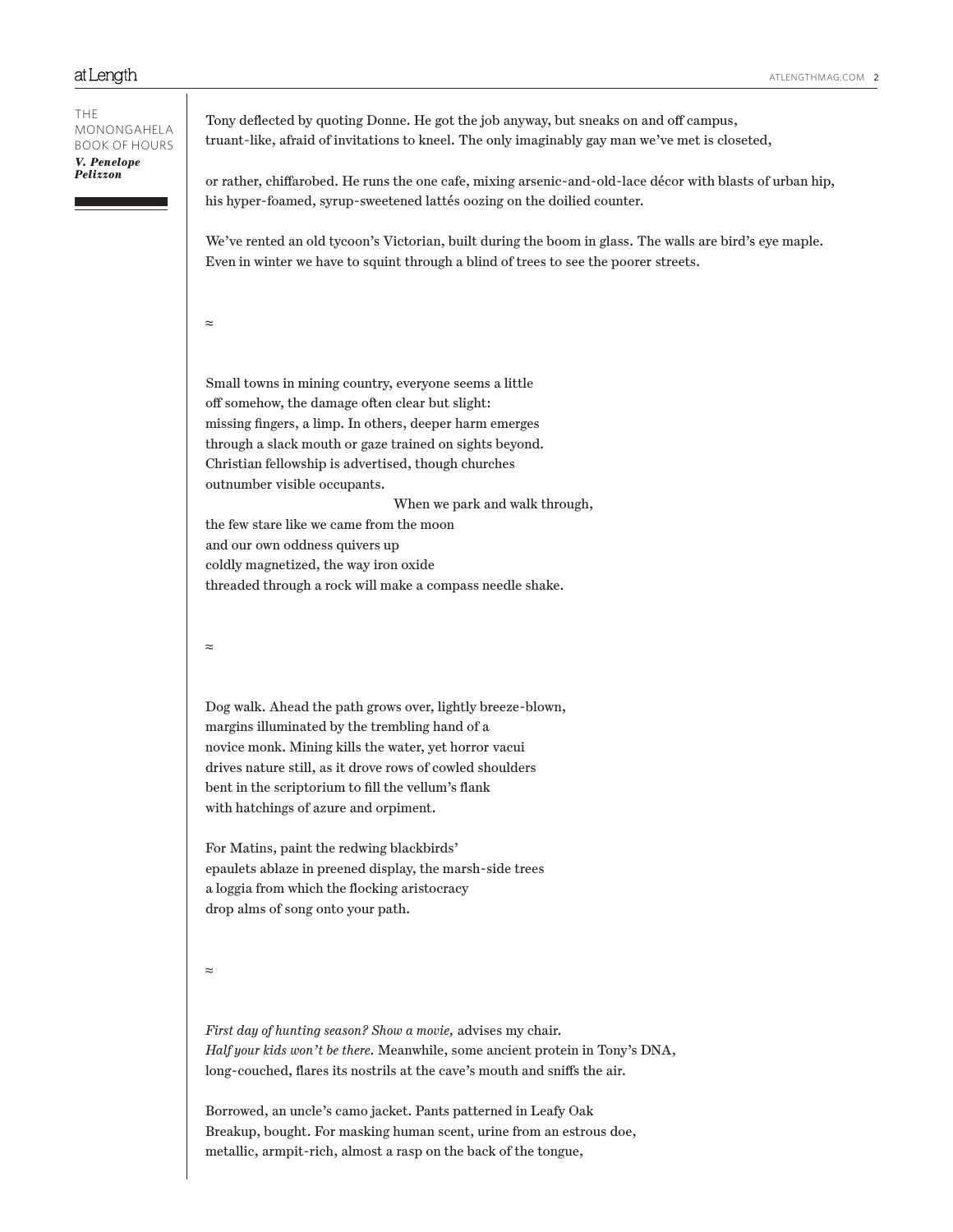THE MONONGAHELA BOOK OF HOURS *V. Penelope Pelizzon*

purchased under the brand name Still Steamin'. Topo maps. Tarp. Binoculars. His father's bow, restrung, waiting in a case the same size as his guitar. The arrow points he packs the night before

will burst on impact into five-bladed stars.

≈

Hiroshige, a minor bureaucrat in the shogun's retinue, charged with delivering a gift horse to the emperor, traveled the Tokaido road in 1832, sketching views he later printed from woodblocks — simple images of lumbermen guiding their logs along the river or tax collectors, stopped at the Futagawa teahouse, entertained by geishas. His prints translate the world to floating dream with little fuss. Pilgrims ford streams with the aid of loinclothed bearers, and women hold parasols half-shut to shelter their horsehair wigs from snow.

≈

In early snow a hunter knelt by the carcass of a whitetail buck and looked again into its barely clouded eye. What he watched receding in the pupil

that had locked on his and held him still a full three beats before he loosed the arrow, he would not tell. Now the deer was a winter's meat.

When he came from cleaning it to warm his hands and kissed me, I couldn't recognize his smell. Like the bride in the folktale, I woke to find

I had married the forest, married the deer.

```
≈
```
And if there were a Hiroshige of the mill towns? The visions closest to his clarity are the postcards one student brings me from an antiques mall, printed when tourists came frequently enough to warrant souvenirs of local sights. So I own snapshots of Mingo Bridge and Monongahela tinted in aqueous pastel. The block prints are timeless; even if the artist never saw such scenes, his images conjure an eternal world. But photographs are full of time. Merciless smiling shadows of the lost, the last Mill Ball Team before Pittsburgh fell to the flood of Japanese steel.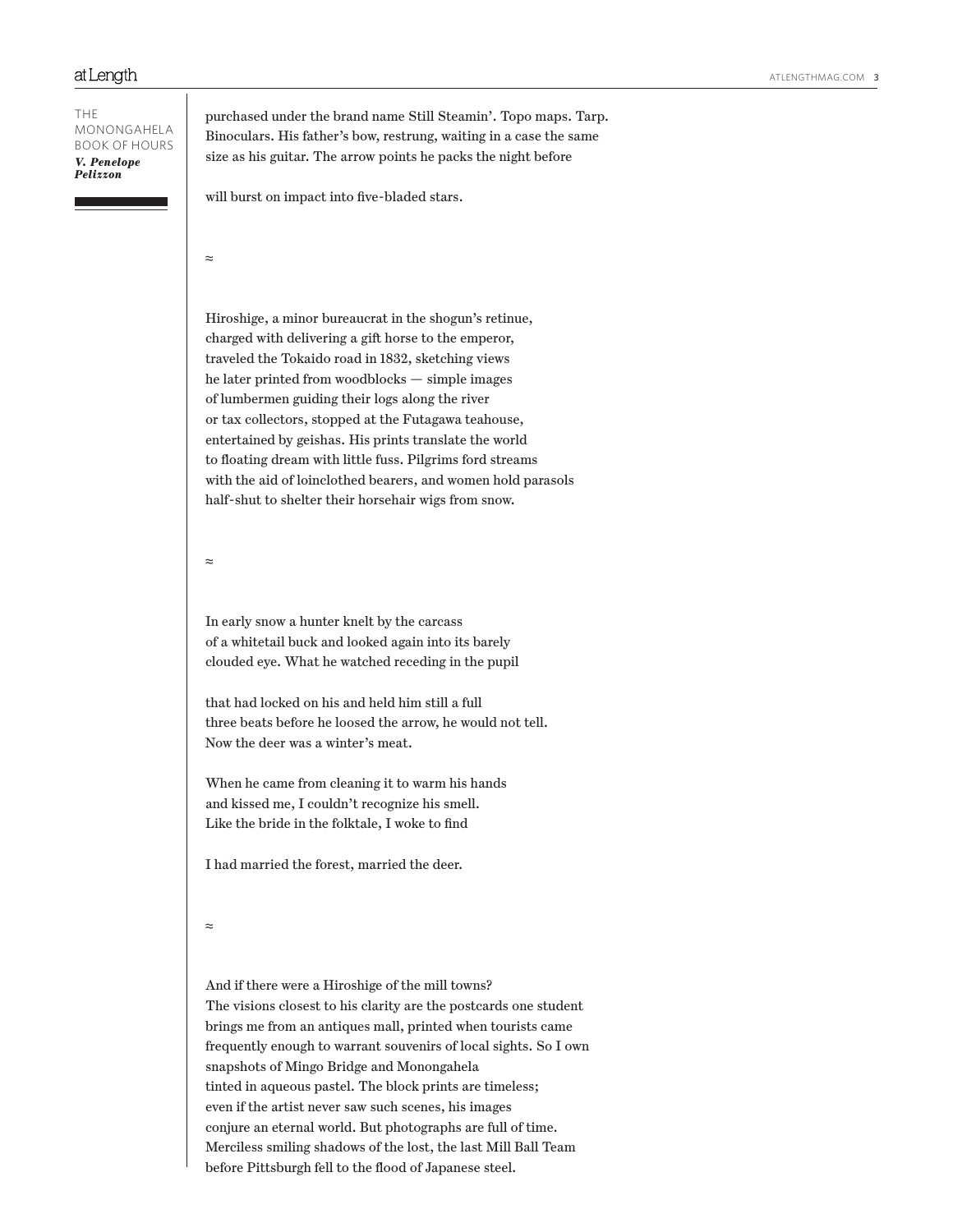THE

≈ Oxidized kiln skins. Quanta of junked glass. How many autumns of sumac rusting beside the tipple and the strip mall's parking lot before this halflife, also, passes? Mine shut. Residents gone. For thirty years glance seams below the town have burned, sulfur venting through rents in the tar, roads buckling and sunk in this Flegrea where steel-hooved industry breached the crust dividing upper world from under. ≈ *[Quecreek mine accident, 2002]* Could you die each day and descend to that black realm borne under on the bier of the mantrip? And there eat oily jewels of sunlight trapped in trees that fossilized to coal? These are the negatives of stars, for which men give their breath. Waiting in the air above the flooded mine, imagination is an awful tool. Rise Lazarus, rise Christus, rise as in old myths the daughter returns and life blooms from under the earth in a rush of water. ≈ After single-point perspective, I want omniscient sight. Not just the news camera's flash outside a drowned shaft, but the crush of the miner's pick breaching the unmapped well, and water's vision winking out his light. What a coal seam sees with its legion black eyes. The merchants, matrons, dogs, and gladiators buried at Pompeii MONONGAHELA BOOK OF HOURS *V. Penelope Pelizzon*

left only their ash-filled shadows.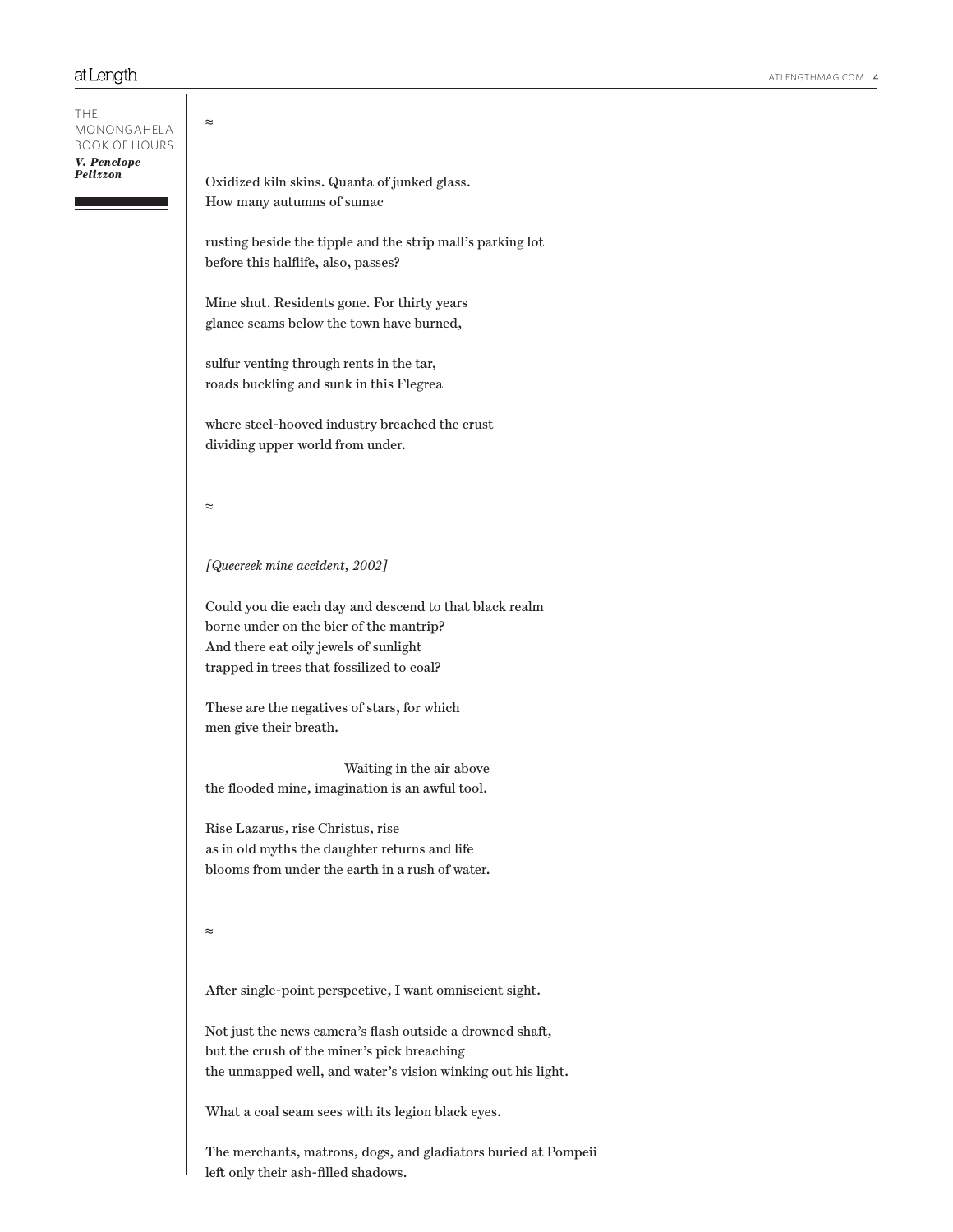THE MONONGAHELA BOOK OF HOURS *V. Penelope Pelizzon*

But painted near them on a tufa wall the goddess Flora turns, Flegrea

greening again below her heel

≈

*[Photo, 1901]*

 White man in blackface of coal. Among a blackface crew. A mile below surfaces where he

 might elbow a *nigger* off sidewalks. Or not? Too new yet to muscle into his stratum in the shifting

 tectonics of *hunkies, dagoes, kikes?* Bodies steeraged from cabbage-water towns where mustaches were the only

 flourishing concern. No middle passage but slops, rats eating the straps off the baby's shoes. All cats look the same in the dark

 pit, the newcomer says in his tongue that sounds to the shift crew like a cat being skinned.

### ≈

Artless demi-creature, at eighteen I'd sport with boys then plump my pillows, smooth the shamefaced teddy bears.

Now when my students file in wearing tee-shirts printed with kittens or Pooh clutching his honeypot,

cropped to bare their navel rings, they evoke that last grab at girlhood, the threshold where

toothy blowjobs overlap homesick devotion to toys. How old was Flora when the dark god tore her

from her meadow? The students chatter, flutter, settle, turning their cell phones off and their pages to Ovid

### ≈

Long before it lent its name to the bacteria we're warned might be *weaponized*

Before Pittsburgh's reek made it *hell with the lid off* (though some locals liked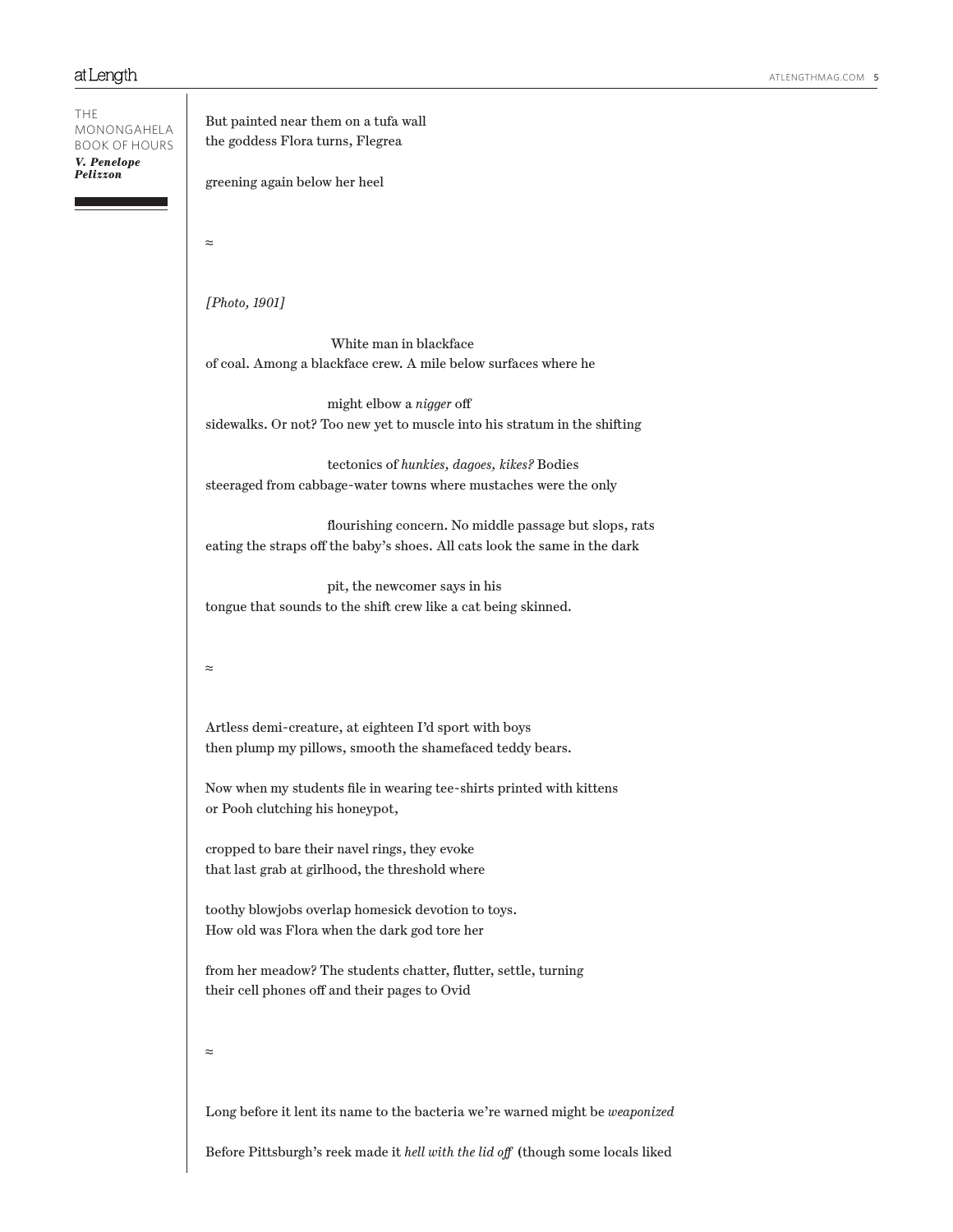THE MONONGAHELA BOOK OF HOURS *V. Penelope Pelizzon*

joking that its artificial darkness spared them the sun's glare) When airborne, rainborne sulfurs hadn't begun licking holes in the marble acanthus on public libraries yet-to-be-endowed by Carnegie and Frick Earlier than the railways giving Londoners the habit of carrying black umbrellas against its soot Before Star Chamber convened to hear complaints against *the dregs of many counties, daillie drunkards* flooding Newcastle to work the mines Or the narrow flues demanding chimney sweeps no bigger than a child Before canaries Before pit ponies Before pits When the Dance of Death had not yet kicked high its heels through Restoration smog (the Dance's steps: *Piles, Planet, Rising of the lights,* one ailment simply called *Mother*, all worsened by *smoaky air* where babes reeled and spun and *perisht fast*) Earlier than the London medico who wrote of buboes swelling hot until *like carbuncles of sea-coal* they wept necrotic matter Even before the Venerable Bede observed the smoke of fired *jet-stones* noxious and useful in routing snakes Ovid's fellow citizens prized coal's scintilla when faceted and set with gems as on this amulet of glance worn for fertile marriage by a girl no older than you, my dears, whose eyes in her funeral portrait burn

≈

Some Adam, hopeful or huckstering or ironic, seeing hills behind the tipple smoked in greenery named this patch town *Muse*. Its economy leans today on auto shops and taxidermy.

*All, sayeth the Lord* on the Baptist church marquee, *is vanity.*

*If you see rainbows in your water glass, don't drink,* our neighbor warns. *Your well's leaching gasoline.* On Sundays in service the faithful forsake this place for Beulah Land, but love it, swallow its poison,

and won't willingly leave it for any place but heaven.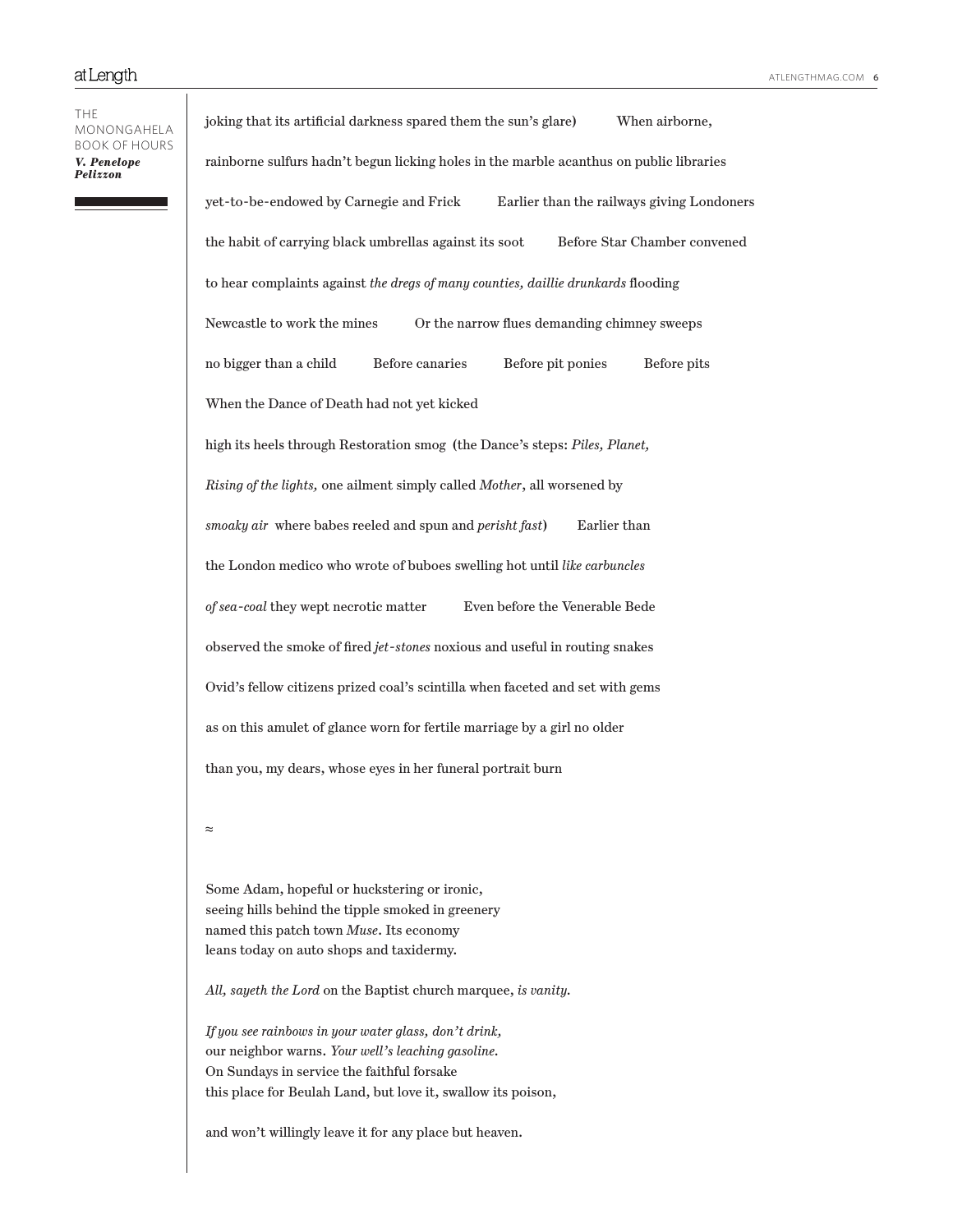# ≈ To live where beauty batters your heart while poverties bruise your mind, you must….what? From books I mined no answer. So, to stop asking, I ran, hammering my bones each afternoon against the hills. Caterpillars tented the sumacs like silicotic lungs and my own breath burned from climbing above pleated rows of houses aproned by church yards sewn with the small gray pockets of graves. We are all compacting into coal. I'd thought great weight pressed coal to diamond. I was wrong. It was common stone I was hardening into as the months bore down. ≈ *[Henry Clay Frick, 1849]* Born in the springhouse footing his grandfather's land, this measle wouldn't have survived a week without nurse's mustard poultice on his belly every time he screeched. Reaching boyhood, he thrived on hot dreams of doubling the old man's wealth. On cold cash borrowed against his father's farm he bought his first coal field. Barely of age, he bartered his health and nearly lost, but savored challenge, made risk his meat. Learned not to take no for an answer. Married. Built a manor. Buried his favorite daughter. ≈ *[1862]* In my grandfather's house there are many mansions and an ottoman with legs cut from a deer. Down to cloven hooves the ankles spindle. It crouches, a satyr's cushion, waiting to scamper, when he whistles, to his heel. On it I hunch reading Thucydides. *Of gods we believe and of men we know* — the Athenian boldness swells my throat — *their nature decrees* THE MONONGAHELA BOOK OF HOURS *V. Penelope Pelizzon*

*wherever they can rule, they will.* I rule grandfather. Suppliant bellies offered, his dogs curl at my feet.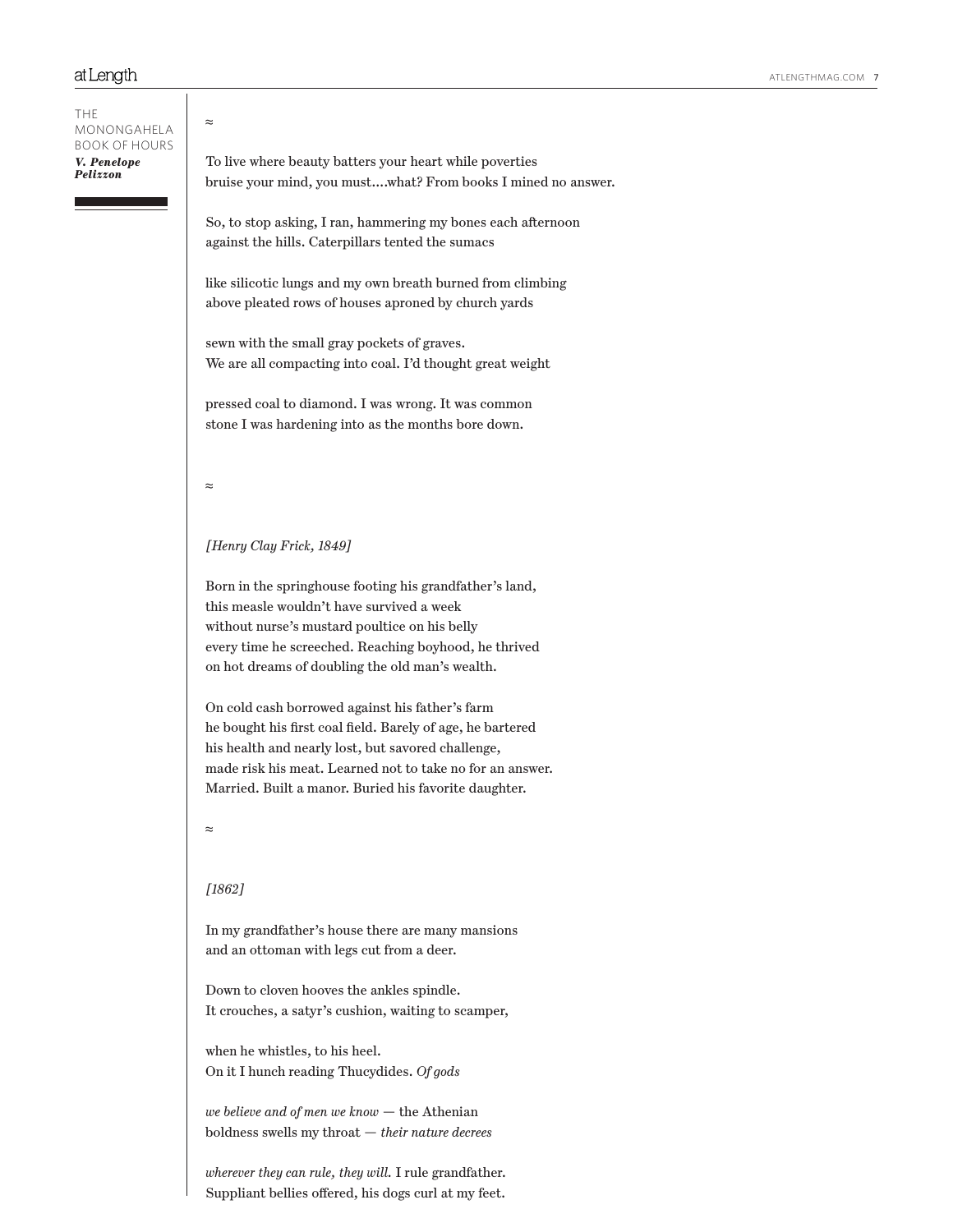THE MONONGAHELA BOOK OF HOURS *V. Penelope Pelizzon*

Figures are the two things he knows best, drawings of the body and arithmetic. He marries them on his money where a gleaning woman and a miner with a pick work above the legend

 *H.C. FRICK & COMPANY DUE BEARER ONE DOLLAR IN GOODS*

> *AT OUR STORE BROADFORD, 1874*

The scrip's green grays the bearer's hand.

≈

≈

Ī

*[Alexander Berkman, anarchist]*

My tongue is thick, but like Caliban I've learned the master's language well enough to curse.

Damned if we'll die servants of a king bloated on a throne of smoke; damned if we'll mine his empire, crouched below the earth to pluck these sulfurous nuts he roasts at night.

He boasts of freeing sunlight, trapped inside each fossil tree whose leaves drank in the day before it turned to stone.

Flame, he says, is that spirit's jubilation.

I'll kill him when we're alone.

≈

*[July 6, 1892: The Homestead Strike]*

The river at Pittsburgh seemed to Berkman like a starved worker *stretching his arms toward monsters belching fire into the giant hive.* 

So Frick, the monster-king, must die.

But all Berkman's sense of justice — plus three bullets, much stabbing, and a bomb clenched in his teeth — failed.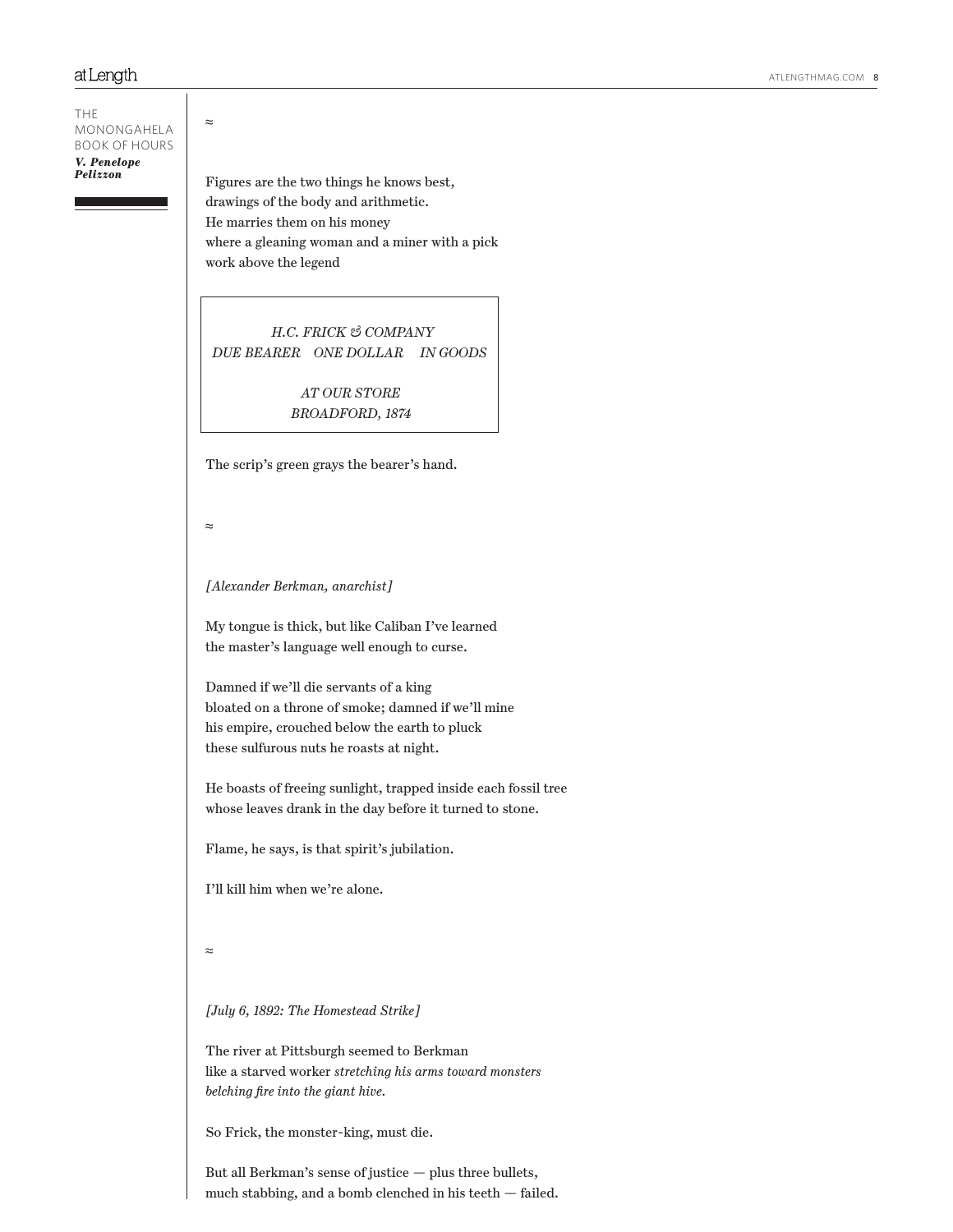THE MONONGAHELA BOOK OF HOURS *V. Penelope Pelizzon*

While the weeping anarchist was led from the office Frick dabbed his wounds and went on signing deeds. *Shoot to kill,* Frick ordered strikebreakers. And thrived, buying mines and European art the city's soot attacked.

≈

#### *[Calendar page, Book of Hours, 15th c., Frick collection]*

Illustrating March, two men have worked their arms stiff swinging pruning hooks for six centuries in this vineyard on a hill. They cannot read the book where the painter has made them pastoral marginalia for a parade of nobles entering the season, page left. An ounce of the powdered lapis bluing the constellations above them is rarer, nearly, than peace. The painter, not knowing he has only a half-wheel of the zodiac left before plague fells him, has spent hours picking out the men's limbs in lampblack with a licked brush.

≈

#### *[The Homestead Works, 1881-1986]*

Rumor says, when a man fell into a ladle of molten steel the foreman ordered that ingot set in a corner of the yard. Later when they got busy again, he'd have it reheated, rolled, and shipped. Homestead men annealed to beams. Beams girded the country. From the Chrysler Building to the bridge at Oakland Bay, how many hours to build the twentieth century?

Their tale-tall hero was a mule like them: Joe Magarac, big as a smokestack, drank hot metal for soup and squeezed slab into rail through his fingers. To save the failing works, he fired himself to vapor tears in the Bessemer furnace.

≈

Sadness, a gently purgatorial Sunday sadness. Is it because there's no mail to distract me from my surroundings or myself? From meditating whether our sweet neighbor's vision of how we'll pass eternity at the picnic of evangelical afterlife counts as penance when I'm obliged to listen?

Let the saved greet their own salvation. The church-goers in church. The grass-goers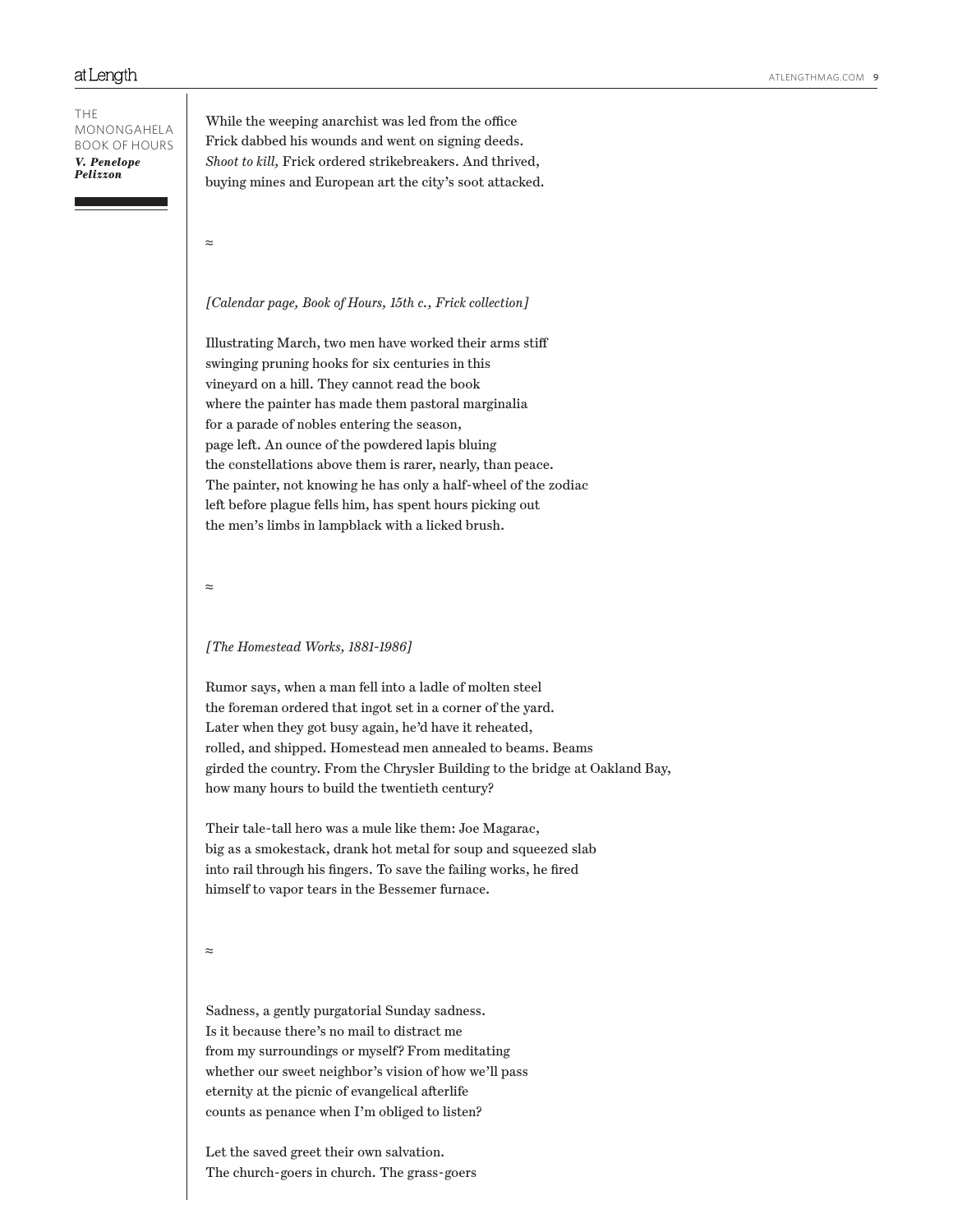THE MONONGAHELA BOOK OF HOURS *V. Penelope Pelizzon*

Look, you haven't been exiled here, so don't get all sniffy,

chewing a blade as they lie on their backs, so still a hawk circles, considering.

his Tomis even, where the poet finally admits, writing in their barbaric tongue, that he's grown fond

Professor. Sure, Ovid's Rome seems more familiar,

of his neighbors. But home is where your work is, and if it comes graced by a plate of funnel cake, say *thank you.* 

Get your nose out of the book awhile. You'll never quite fit, but you can learn to paddle a canoe, spot deer in a stand of brush,

and when you turn venison into good red sauce, the locals take seconds and see you're not a total loss.

≈

≈

Grief in its local dress is piercing yet picturesque. Here lies *Zarinda Fainter, Young Mother,*  and at her side five miniature blank slates. One by one unhoused too soon, or all erased in a sole fell swoop? A winged death's-head wipes clean her name.

Often the stones say so little that I am drawn by silence to author their stories. In our second year I learn to gather morels by the bed of my best tragedy, the minister's brontophobic daughter who, fleeing raindrops, fell down a well and drowned.

≈

Pumiced by dust, a miner's lungs are frailer than the antique player piano roll I find coffined in the Victorian parlor's pomp. Unscrolled, *The Monongahela Nocturne* spreads its stigmata of notes. Breaker boys dividing culm from coal barehanded in the mills the year this house was built suffered *red tips* when sulfur gnawed their fingers raw. My fingers trace where the cylinder bit each punched hole, translating, triggering the piano's proper keys. So emptiness began this song.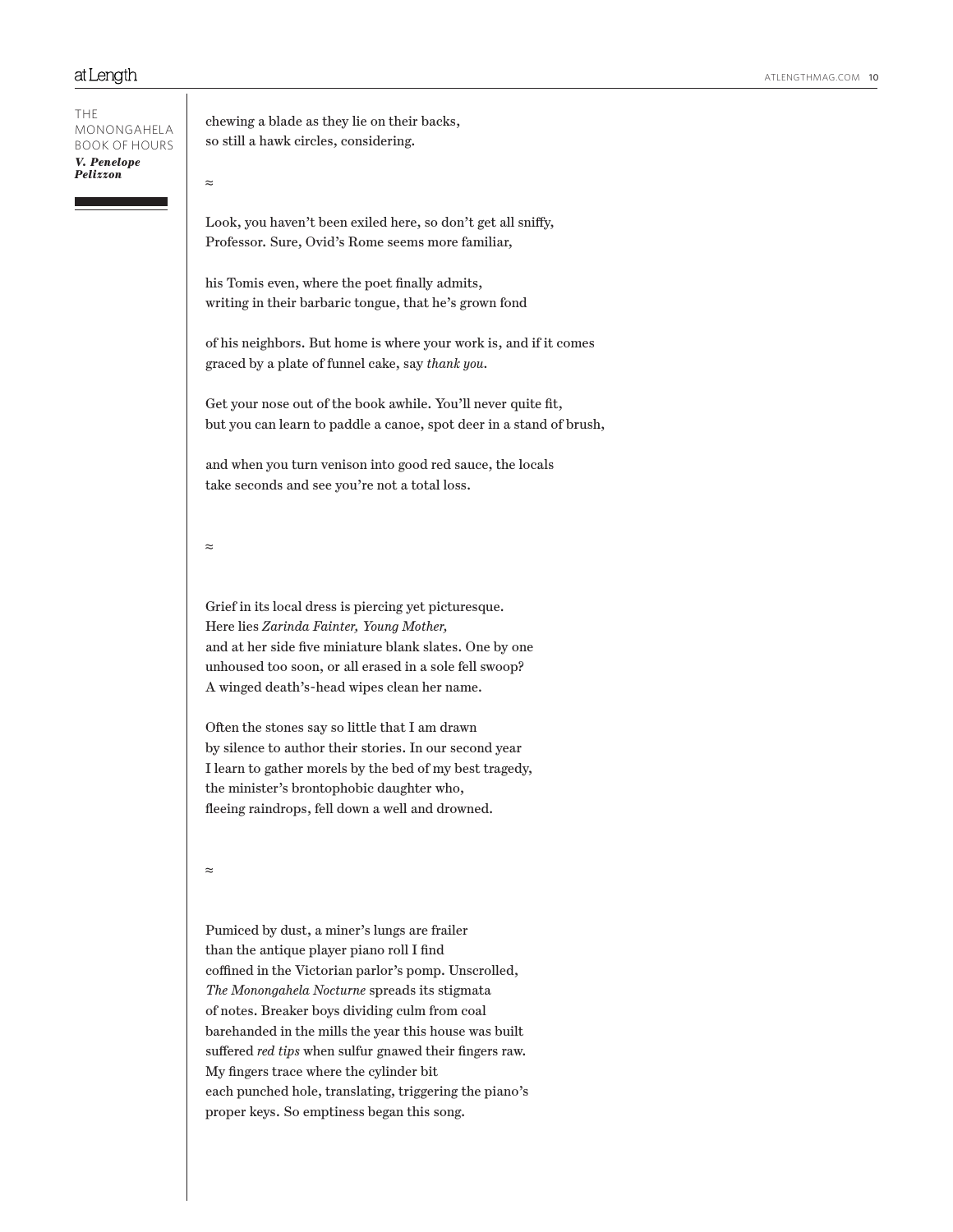# ≈ The first temple was a grove of trees hung with sacrificial skulls. The gods praised there were beautiful and wild, and often took the form of animals. Our neighbor never spoke of this, but a pair of mounted turkey cocks, an elk's jaw, and a twelve-point whitetail rack crammed the bedroom where he died. Silent, he was welcomed back to the church. After the funeral we built a fire in his sodden field and sent his kills to honor him in smoke. ≈ *[whispered into smoke]* Overhead the caravansaries of stars light their revolving lamps to welcome you as they greeted your teacher, Ptolemy. The spring Crab scuttles the ecliptic west, stretching a claw to the Water Serpent's head. In its belly, the Beehive Cluster hums with young stars seeded from hydrogen and dust. You loved insisting your DNA was engineered like that, in space, and we knew the fields were just your pied-à-terre, the air your truer habitat. ≈ Before the leaves flesh out in spring, a hunter follows deer trails lacing the woods, pokes at scat, scratches at scrapes, and daily leans a few more blowdown limbs together for a blind. Days lengthen. Chlorophyll draws sunlight into stems. New vines tendril over, then blanket the blind. At dusk on the meadow's edge a doe raises her head from rampant green to watch a passing fox. THE MONONGAHELA BOOK OF HOURS *V. Penelope Pelizzon*

And the moon, white on long grass, makes the hunter impatient for dawns of frost, the owl's call.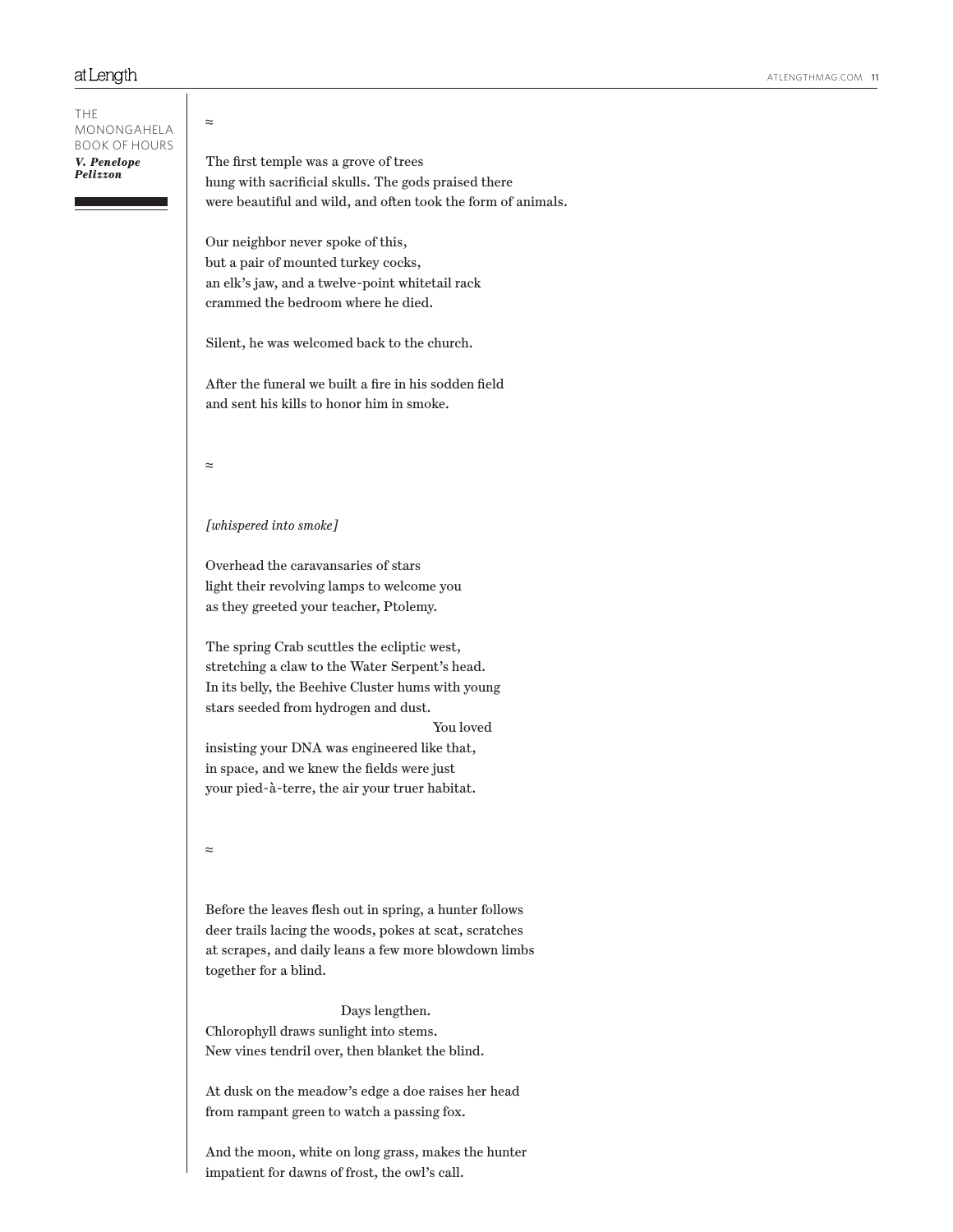| <b>THE</b><br>MONONGAHELA<br><b>BOOK OF HOURS</b><br>V. Penelope<br>Pelizzon | $\approx$                                                                                                                                                                               |
|------------------------------------------------------------------------------|-----------------------------------------------------------------------------------------------------------------------------------------------------------------------------------------|
|                                                                              | Monongahela, my river where bluffs fall down to the water,<br>though King Coal's steamed west and steel has folded,                                                                     |
|                                                                              | you are still too freighted with commerce to canoe.                                                                                                                                     |
|                                                                              | But you may school us yet in metamorphoses, for all<br>your northward-flowing length, where for years arterial                                                                          |
|                                                                              | oxide waters flamed, your banks this summer blaze green.                                                                                                                                |
|                                                                              | Below the locks we paddle your tributary.                                                                                                                                               |
|                                                                              | When a kingfisher dives, Tony masters his surprise, tucks us<br>neatly into an eddy turn to watch its plummeting refrain,<br>and as we hang mid-stream the redwings clamor on the bank. |
|                                                                              | $\approx$                                                                                                                                                                               |
|                                                                              | Lungs are frailer, too, than a Book of Hours' vellum page                                                                                                                               |
|                                                                              | given its tooth for ink six hundred years ago<br>with a pounce of ashes. Vita brevis,                                                                                                   |
|                                                                              |                                                                                                                                                                                         |
|                                                                              | the calf bawled in the yard. The birds in the bush<br>rustled till their limed feet burned, their bones                                                                                 |
|                                                                              | charred and ground to whiten the calf's singed hide.                                                                                                                                    |
|                                                                              | The monks' calligraphy, Flora frescoed on the villa walls,                                                                                                                              |
|                                                                              | aquarelles of the river's span at night below<br>a multitude of stars. How sharply they shine, ars longa, ars longa,                                                                    |
|                                                                              |                                                                                                                                                                                         |
|                                                                              | painted fires lighting the painted water.                                                                                                                                               |
|                                                                              | $\approx$                                                                                                                                                                               |
|                                                                              | Not of the diamond's water, this flame.<br>Not rich, not pure, not rare.                                                                                                                |
|                                                                              | A common stone, burning, by which I've lived.<br>A sulfured smutch, a sputtering match.                                                                                                 |
|                                                                              | Not diamond, but ancient<br>sunlight through a leaf                                                                                                                                     |
|                                                                              | unsheathed from rock by the bare<br>fingers of a boy.                                                                                                                                   |
|                                                                              | Truth is, these are his bones.                                                                                                                                                          |

I've gnawed them to a skeleton of song.